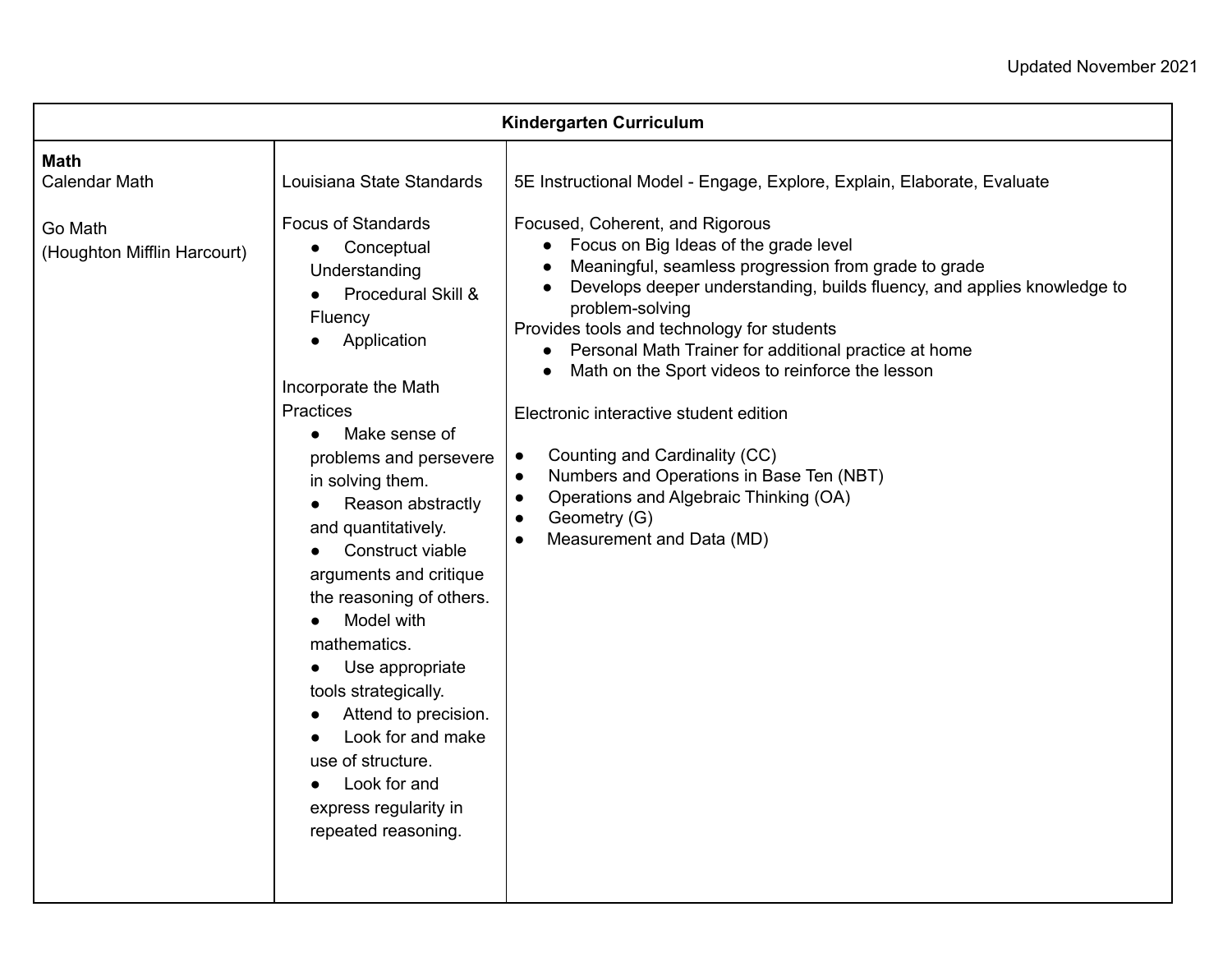## Updated November 2021

| <b>Language Arts</b><br>-Reading<br>-Language<br>-Spelling<br>MyView (Pearson) | Louisiana ELA standards<br>provide appropriate content<br>for all grades, maintain high<br>expectations, and create a<br>logical connection of content<br>across and within grades.<br>The goal for students in<br>English language arts (ELA)<br>is to:<br>Read<br>Understand<br>complex, grade-level<br>texts<br>Express their<br>$\bullet$<br>understanding of those<br>texts through writing<br>and speaking.<br><b>Writing Our Catholic Faith</b> | <b>MyView</b><br>helps prioritize instruction to support higher levels of reading and writing<br>$\bullet$<br>Increases text complexity in reading<br>$\bullet$<br>Provides accessible rigor<br>$\bullet$<br>Balances fiction and informational texts<br>$\bullet$<br>Emphasizes close reading<br>$\bullet$<br><b>Units</b><br>Unit 1- Going Places<br>$\bullet$<br>Unit 2- Living Together<br>$\bullet$<br>Unit 3- Tell Me A Story<br>$\bullet$<br>Unit 4- Then and Now<br>$\bullet$<br>Unit 5- Outside My Door<br>$\bullet$ |
|--------------------------------------------------------------------------------|--------------------------------------------------------------------------------------------------------------------------------------------------------------------------------------------------------------------------------------------------------------------------------------------------------------------------------------------------------------------------------------------------------------------------------------------------------|-------------------------------------------------------------------------------------------------------------------------------------------------------------------------------------------------------------------------------------------------------------------------------------------------------------------------------------------------------------------------------------------------------------------------------------------------------------------------------------------------------------------------------|
| <b>Handwriting</b>                                                             |                                                                                                                                                                                                                                                                                                                                                                                                                                                        |                                                                                                                                                                                                                                                                                                                                                                                                                                                                                                                               |
| <b>Social Studies</b><br>Integrated into ELA, Math, &<br>Religion content      |                                                                                                                                                                                                                                                                                                                                                                                                                                                        | Thematic units related to seasons and holidays<br>lo<br>Scholastic Magazine - Let's Find Out<br>lo<br>Tiffy the Tooth<br>lo<br>Harvey the Rabbit<br>lo<br>Applicable Field Studies incorporated<br>Community Trick or Treat downtown<br>$\circ$<br>Community Helpers (fire station)<br>$\circ$<br><b>VIP Student</b>                                                                                                                                                                                                          |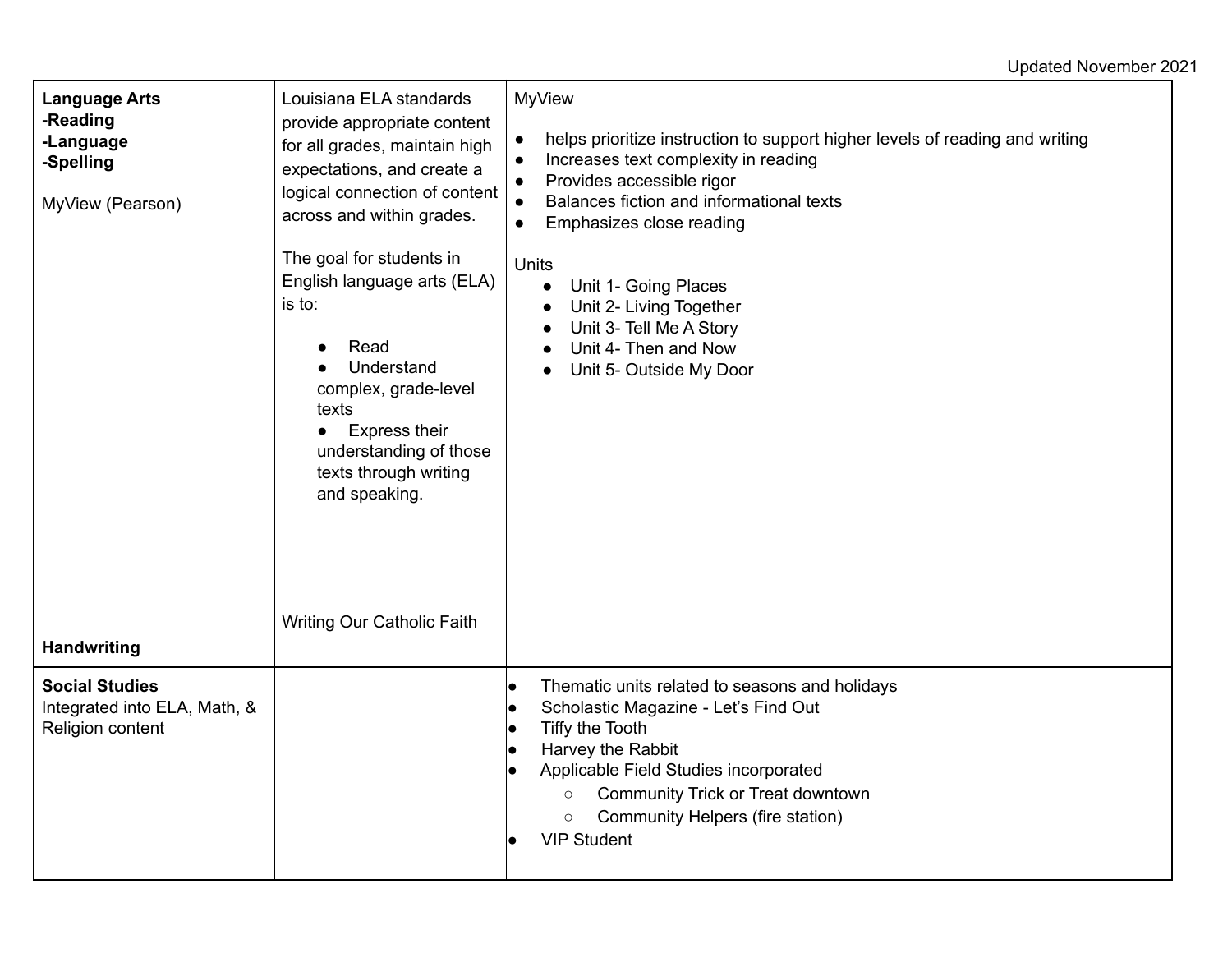## Updated November 2021

| <b>Science</b><br>Integrated into ELA, Math, &<br>Religion content<br>Use selected lessons of<br><b>Generation Genius</b> |                            | Thematic units related to seasons and holidays<br>Scholastic Science Spin mini-lessons                                                                                                                                                                                                                                                                                                                                                                                                                                                                                                                                                                                                                                                                                                                                                                                                                                                                                                                                                                                                                                       |
|---------------------------------------------------------------------------------------------------------------------------|----------------------------|------------------------------------------------------------------------------------------------------------------------------------------------------------------------------------------------------------------------------------------------------------------------------------------------------------------------------------------------------------------------------------------------------------------------------------------------------------------------------------------------------------------------------------------------------------------------------------------------------------------------------------------------------------------------------------------------------------------------------------------------------------------------------------------------------------------------------------------------------------------------------------------------------------------------------------------------------------------------------------------------------------------------------------------------------------------------------------------------------------------------------|
| <b>Theology</b>                                                                                                           | <b>Virtues in Practice</b> | Daily Prayer<br>$\bullet$<br><b>Prayers Learned</b><br>$\bullet$<br>Glory Be to the Father<br>$\circ$<br><b>Grace before Meals</b><br><b>Thanksgiving Mass Presentation</b><br>$\bullet$<br><b>Advent Presentation</b><br>$\bullet$<br>Use Handwriting to supplement<br>Use saints from seasons and the liturgical calendar to enrich<br>$\bullet$<br>One Class Mass (Participants)<br>$\bullet$<br>Candlelight Ceremony with 8th-grade buddies<br>$\bullet$<br><b>Weekly Mass</b><br>First & Third Friday Rosary<br>$\bullet$<br><b>First Thursday Adoration</b><br>$\bullet$<br><b>Studying the Saints</b><br>$\bullet$<br><b>Blessing of the Pets</b><br>Blessing of the Tombs<br><b>Blessing of the Throats</b><br>$\bullet$<br>St. Joseph's Altar Presentation<br>$\bullet$<br>The way of the Cross<br><b>Community Service Projects</b><br>The Virtues in Practice Program focuses on the same virtue school-wide for a month<br>at a time. It covers 27 virtues over a three-year cycle, with 81 saints held as models<br>of the virtues. The years focus on the Year of Faith, Year of Hope, and Year of<br>Charity. |
|                                                                                                                           | Christ in Us (Sadlier)     | Christ In Us is built on the four pillars of the Catechism of the Catholic Church (creed,<br>sacraments, morality, and prayer) rooted in Tradition and Scripture. Students                                                                                                                                                                                                                                                                                                                                                                                                                                                                                                                                                                                                                                                                                                                                                                                                                                                                                                                                                   |